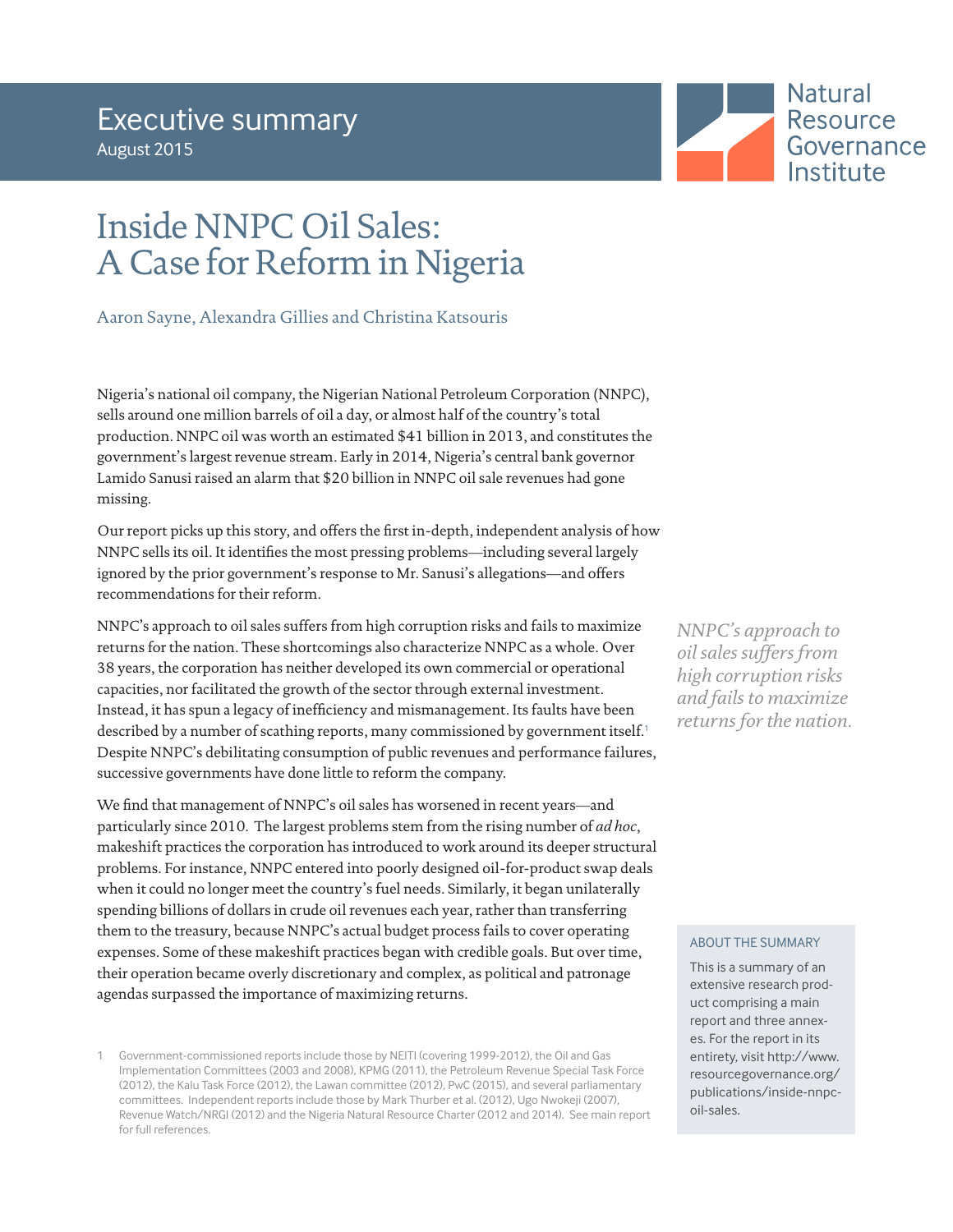These poor practices come with high costs. Average prices for the country's light sweet crude topped \$110 per barrel during the boom of 2011 to 2014. Yet during that same period, as shown below, treasury receipts from oil sales fell significantly. While volumes lost to oil theft explain some of the decline, NNPC's massive revenue withholdings and an increase in suboptimal sales arrangements are also to blame. Mismanagement of NNPC oil sales also raises commercial, reputational and legal risk for actors worldwide: the sales involve some of the world's largest commodity trading houses, are financed by top banks, and result in the delivery of crude to countries across the globe.





The most pressing problems with NNPC oil sales occur in five areas, described below. To arrive at this diagnosis, we reviewed published and unpublished official records, together with data from trade publications and secondary literature, and conducted dozens of interviews between 2010 and 2015. Our main report presents an overview of our findings. In annexes to the report, we further detail three topics: the domestic crude allocation, oil-for-product swap agreements, and government-to-government crude sales.

For each of the five issues, we also make recommendations for reform. In the current Nigerian context, reform is both urgent and feasible. The recent drop in oil prices has ushered in fiscal and monetary crises, particularly given the limited savings accumulated during the price boom. At the same time, demand for Nigerian crude has softened, due in part to the collapse of sales to the US. These revenue constraints come at a time when the oil sector itself sorely needs funds—as does Nigeria's broader economy, which struggles to provide equitably for the country's 170 million citizens.

These economic imperatives coincide with political opportunities. President Muhammadu Buhari took office in May 2015, following his election victory over an incumbent government with a very poor record on oil sector governance. Expectations are high that the Buhari government will tackle the problem of NNPC performance. The president and other high-level figures in his APC party have made statements to that effect.

We recommend that the government make the most of this window of opportunity by pursuing two tracks of reform. The first involves urgent reforms to NNPC's management of oil sales (to "stop the bleeding"), targeting the five issues outlined below. At the same time, however, the government should also pursue a course of deeper structural reforms to NNPC (to "cure the patient"). If it does not, a new round of costly, ad hoc coping mechanisms will emerge.

*In the current Nigerian context, reform is both urgent and feasible.*

2 Federal Budget Office 4th Quarter Budget Implementation Reports, 2009-2013; Platts data.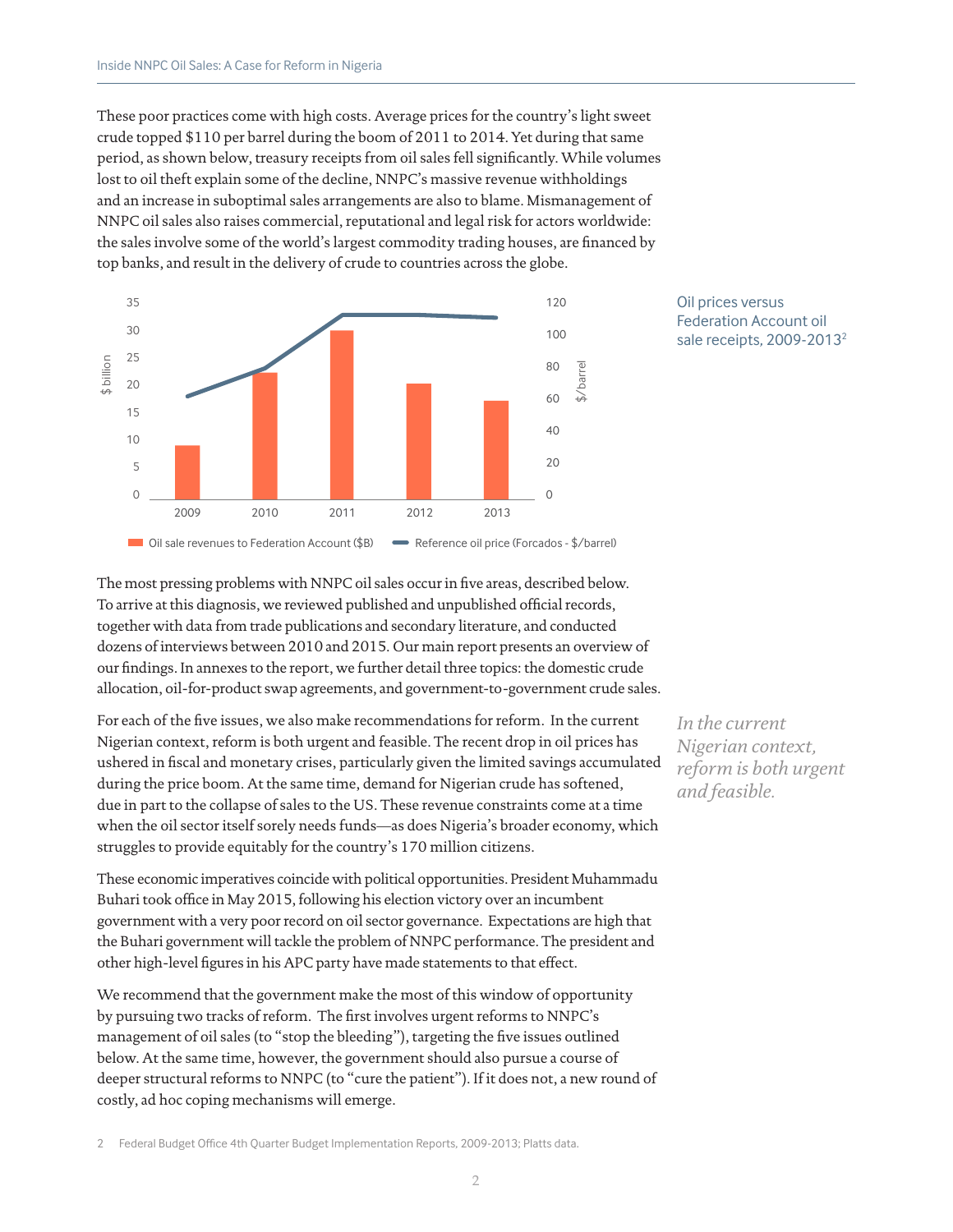A few cross-cutting points underlie our recommendations:

- NNPC oil sales are Nigeria's largest revenue stream and face severe problems. Fixing them should come first in the reform queue, before revisiting upstream contracts with international oil companies.
- Repairing oil sale governance does not require omnibus legislation like the Petroleum Industry Bill (PIB). Rather, a bold and targeted agenda with a one-totwo-year timeline better suits Nigeria's political timetables.
- When overhauling oil sales, the government should prioritize simplicity throughout. Current governance problems thrive on byzantine arrangements which only a handful of people understand.
- The bad practices that undermine NNPC oil sale performance all have political interference at their root. Only sustained leadership from the very top will shift incentives towards performance and away from patronage.

| <b>issue</b>          | <b>The Domestic Crude Allocation (DCA)</b>                                                                                                                                                                    |
|-----------------------|---------------------------------------------------------------------------------------------------------------------------------------------------------------------------------------------------------------|
|                       | • The DCA has become the main nexus of waste and revenue loss from NNPC oil sales.<br>In 2013, the Federation Account (Nigeria's treasury) received only 58 percent of this<br>oil's \$16.8 billion value.    |
|                       | • The DCA was designed to feed Nigeria's refineries, but in practice NNPC exports<br>three quarters of the so-called domestic crude.                                                                          |
| <b>Problems</b>       | NNPC's discretionary spending from domestic crude sale revenues has skyrocketed,<br>exceeding \$6 billion a year for the 2011 to 2013 period.                                                                 |
|                       | NNPC's explanations for how it spends the revenues it retains are incomplete and<br>contradictory, and the spending (such as on the fuel subsidy and downstream<br>operations) delivers poor value for money. |
| <b>Recommendation</b> | The government should eliminate the DCA, which creates more problems than it solves.                                                                                                                          |

# TARGETING URGENT PROBLEMS WITH NNPC OIL SALES

The domestic crude allocation (DCA) has become the main nexus of waste and revenue loss from NNPC oil sales. The government allocates around 445,000 barrels per day to NNPC in so-called "domestic crude." NNPC sells this oil to the Pipelines and Product Marketing Company (PPMC), one of its subsidiaries. PPMC is supposed to send the oil to Nigeria's four state-owned refineries, sell the resulting petroleum products, and pay NNPC for the crude it received, and then NNPC is supposed to pay the government. In practice, the refineries only process around 100,000 barrels per day. NNPC ultimately re-routes most DCA oil into export sales or oil-for-product swaps, and payments enter separate NNPC accounts, which NNPC officials then draw upon freely. Annex A contains a full discussion of the DCA.

The DCA facilitates some of NNPC's worst habits, and no longer serves its intended purpose. NNPC's discretionary spending from domestic crude returns has reached runaway, unsustainable levels, averaging \$6 billion a year between 2010 and 2013.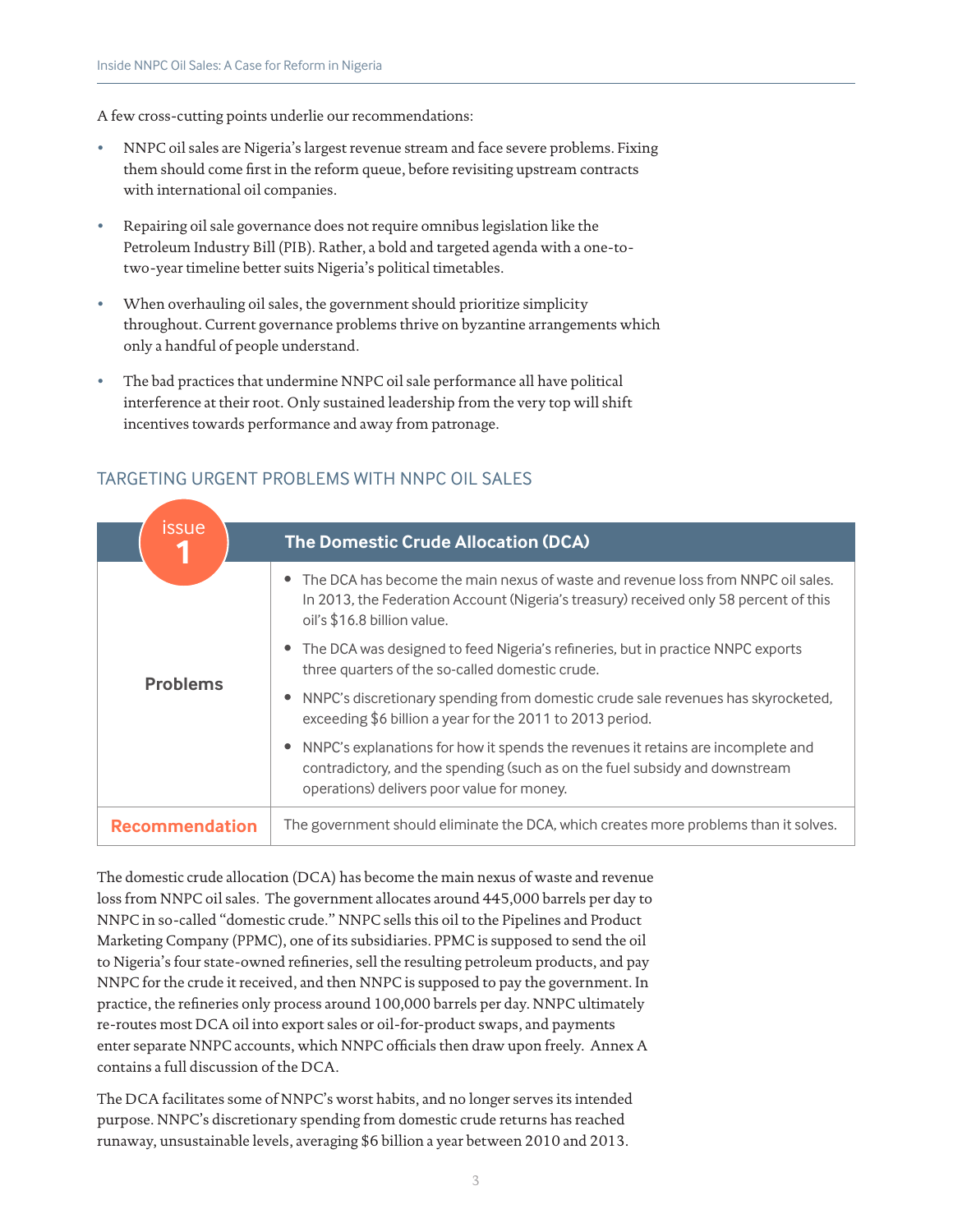Especially now that Nigeria faces major budgetary and savings shortfalls, unchecked offbudget spending on this scale threatens the nation's economic health. In 2004, NNPC retained around \$1.6 billion, or 27 percent of the DCA's full assessed value. By 2012, the amount had jumped to \$7.9 billion—or 42 percent of the value of the domestic oil for that year.



Reported domestic crude sales earnings versus treasury receipts, 2004-20133

The DCA revenues spent by NNPC deliver poor value for money. A large portion of NNPC's withholdings is spent on fuel subsidy payments, which are vulnerable to misappropriation and excessive spending. KPMG for example found that in three years, NNPC paid itself roughly \$6.5 billion to fund the subsidy on 15.6 billion liters of products that "apparently were not available to the Nigerian market."<sup>4</sup> NNPC has also spent hundreds of millions of dollars in DCA revenues on pipeline protection, but levels of theft from some crude oil pipelines have risen—in some cases by over 500 percent in a year. Since 2011, NNPC has spent as much as \$7.52 per barrel to transport oil to the refineries by ship under an opaque, multi-vessel arrangement (as compared with \$0.03 per barrel in pipeline fees), yet refinery outputs during the period did not improve.

Moreover, NNPC administers the DCA with few rules and weak oversight, causing chronic confusion. Debates abound on whether NNPC can legally retain DCA revenues, as seen in the controversy about whether it had permission to withhold several billion dollars annually for a kerosene subsidy that a prior government had slated for elimination.<sup>5</sup> There is no contract between NNPC and PPMC for DCA sales, despite their huge value.<sup>6</sup> In terms of reporting, NNPC's explanations about where the money goes are incomplete and contradictory: past audits showed the corporation claiming hundreds of millions of dollars in duplicated or undocumented expenses—\$2.07 billion in nineteen months, PwC found.<sup>7</sup> We saw no evidence that NNPC includes the amounts

7 PwC report p.13.

*NNPC's explanations about where the money goes are incomplete and contradictory.*

<sup>3 2004-2012</sup> data is from NEITI financial audit reports. 2013 data is from the 2013 NNPC Annual Statistical Bulletin; NNPC Report: Reconciled Receipts of Domestic Crude Cost, January 2013-date; and, NNPC Report: Computation of Revenue from Domestic Crude Oil Receipts, January 2013 to Date.

<sup>4</sup> KPMG-S.S. Afemikhe, Final Report on the Process and Forensic Review of the Nigerian National Petroleum Corporation (Project Anchor), Volume One – Executive Summary & Main Report ("the KPMG project anchor report"), 2011,sec.6.3.4.

<sup>5</sup> PwC, Investigative Forensic Audit into the Allegations of Unremitted Funds into the Federation Accounts by the NNPC ("the PwC report"), February 2015, p.17.

<sup>6</sup> NEITI, 2012 Oil and Gas Audit Report. p.202.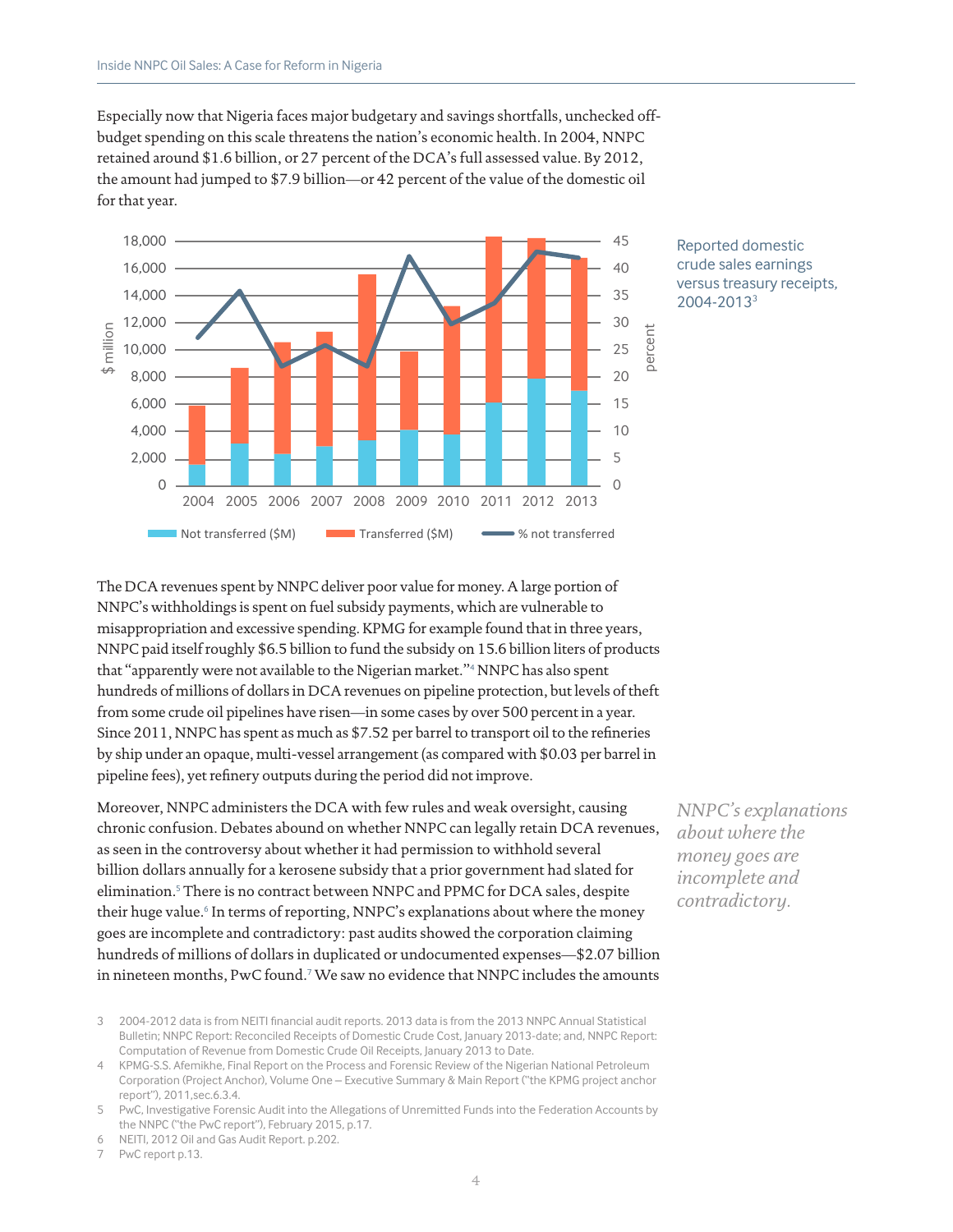actually paid by buyers of domestic crude in its reports to other government agencies. Controversies and competing claims, such those kicked off by Sanusi's accusations that the treasury was "missing \$20 billion," thrive in such a context.

| <b>issue</b><br>2     | Revenue retention by NNPC and its subsidiaries                                                                                                                                                                                                                                                             |
|-----------------------|------------------------------------------------------------------------------------------------------------------------------------------------------------------------------------------------------------------------------------------------------------------------------------------------------------|
|                       | NNPC has invented a makeshift system for financing its operations, and is<br>discretionarily retaining ever-growing sums.                                                                                                                                                                                  |
| <b>Problems</b>       | NNPC's five oil trading subsidiaries have acquired no independent trading capacity,<br>but act as passive middlemen on large sales volumes (144,010 barrels per day in<br>2012, worth \$5.9 billion). NNPC does not disclose what happens to the commissions<br>earned by the subsidiaries on these sales. |
|                       | Available records indicate NNPC retained revenues from the sale of 110 million<br>barrels of oil over ten years from one block controlled by its subsidiary NPDC, worth<br>an estimated \$12.3 billion.                                                                                                    |
| <b>Recommendation</b> | The government should develop an explicit revenue collection framework for NNPC<br>that facilitates more predictable financing and reigns in discretionary spending.                                                                                                                                       |

Most countries adopt an explicit set of financing rules for their national oil companies. Nigeria, by contrast, allows NNPC to cobble together funds from different sources, usually outside of formal budget processes. Along with retaining billions each year in DCA oil sale revenues, NNPC withdraws funding intended for joint venture cash calls to cover unrelated expenses—off-budget spending that totaled \$4.2 billion from 2009 to 2012.<sup>8</sup> Some of NNPC's subsidiaries also retain their revenues, or transfer them to NNPC's central accounts. NNPC has also sourced third-party financing to cover further expenses at unknown costs to the nation. This makeshift system at once impoverishes NNPC and gives it far too much discretion to retain ever-growing sums.

In the area of oil sales, the retention of revenues by two sets of NNPC subsidiaries raises particular concern. The first are NNPC's five oil trading subsidiaries, headquartered mostly offshore. Originally set up to market crude and products for NNPC, after decades they function like passive middlemen, flipping the crude allocated by the corporation to experienced trading houses like Vitol or Glencore. NNPC routed 144,010 barrels per day through two offshore subsidiaries, Duke and Calson, in 2012 – oil worth \$5.9 billion. Neither NNPC nor the subsidiaries themselves disclose how much they earn or how they distribute their earnings.

| <b>Company</b> (country of incorporation) | <b>NNPC ownership stake</b> | JV partner |
|-------------------------------------------|-----------------------------|------------|
| Duke Oil Company Inc. (Panama)            | 100 percent                 | none       |
| Duke Oil Services Ltd. (UK)               | 100 percent                 | none       |
| Calson Ltd. (Bermuda)                     | 51 percent                  | Vitol      |
| Hyson Ltd. (Nigeria)                      | 60 percent                  | Vitol      |
| Napoil Company Ltd. (Bermuda)             | 51 percent                  | Trafigura  |

#### NNPC trading companies

8 NEITI Oil and Gas Financial Audit Reports, 2009-2011 and 2012.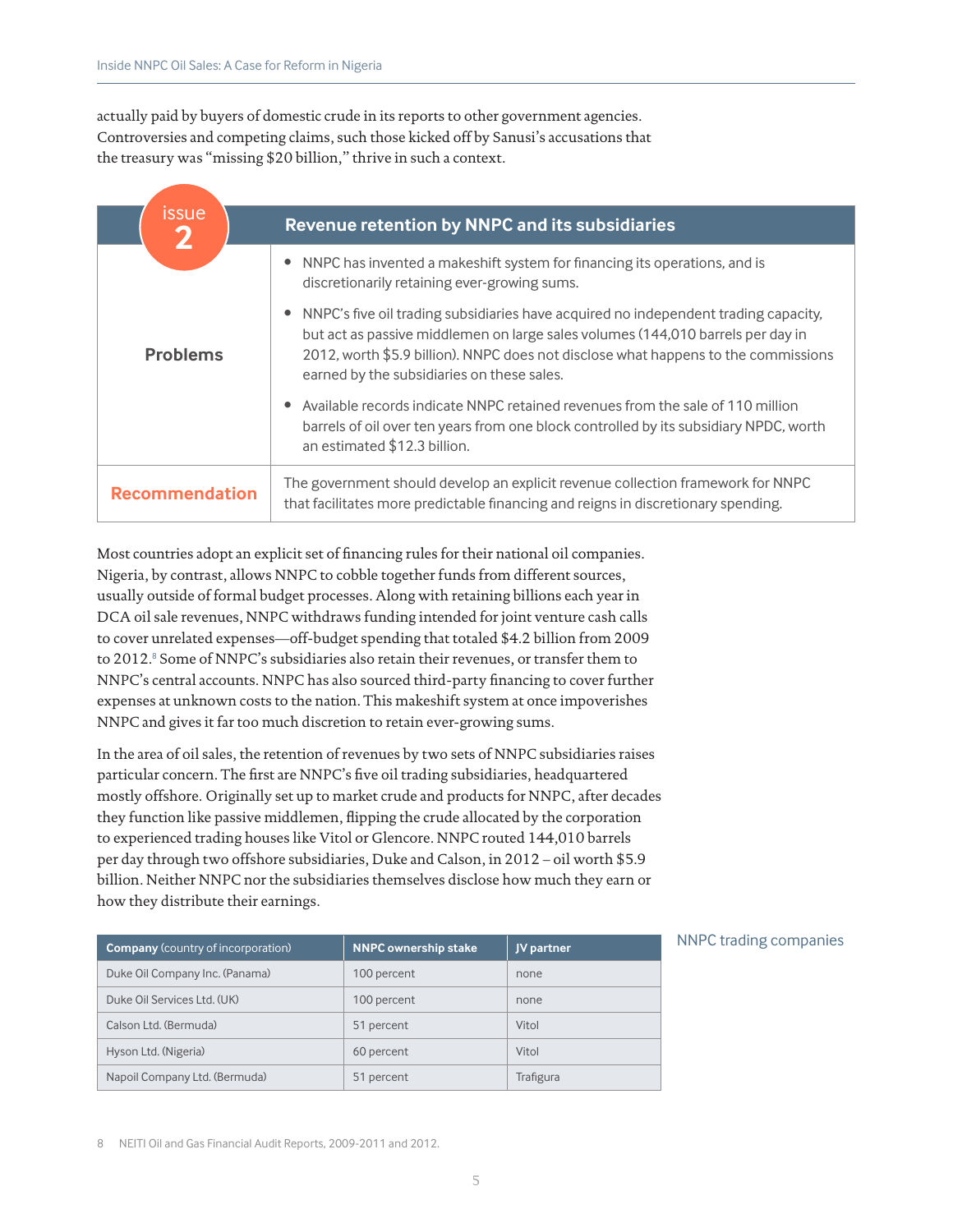The other subsidiary which warrants scrutiny is the Nigerian Petroleum Development Company (NPDC), NNPC's main upstream division. Available records suggest that when the corporation sells oil from blocks owned by NPDC—which produced a reported 80,243 barrels per day in 2013—it does not forward the resulting proceeds to the treasury. The revenues it holds on to are substantial: in its review of the Sanusi accusations, PwC sorted through three sets of conflicting figures, and estimated total earnings from NPDC oil sales at \$6.82 billion over a 19-month period in 2012 and 2013.<sup>9</sup> NPDC does not need such large withholdings: the majority of its blocks are developed under contracts—including one service contract and several Strategic Alliance Agreements—that require private partners to cover its share of operating costs. NNPC has not explained how the funds it retains are spent.

A case in point is offshore OML 119, a NPDC block governed by a service contract. NNPC sold around 33,000 barrels per day of OML 119's Okono grade crude in 2014. Our research found no evidence that NNPC forwarded to the treasury any revenues from sales of Okono crude between 2005 and 2014, volumes which totaled over 100 million barrels with an estimated value of \$12.3 billion. In other words, the corporation has provided no public accounting of how it used a decade's worth of revenues from an entire stream of the country's oil production.

*The corporation has provided no public accounting of how it used revenues from an entire stream of oil production.*

The government should develop a new, legally mandated mechanism for funding NNPC operations. A successful financing model would be established in law and resolve the conflict between the country's constitution and the NNPC Act concerning revenue withholdings; create a binding budgetary process for NNPC with adequate checks and balances; and place strict limits on extra-budgetary spending. Clear rules on revenue retention by subsidiaries are also needed.

| <b>issue</b>          |                                                                                                                                                                                                                                                                               |  |
|-----------------------|-------------------------------------------------------------------------------------------------------------------------------------------------------------------------------------------------------------------------------------------------------------------------------|--|
| 3                     | Oil-for-product swap agreements                                                                                                                                                                                                                                               |  |
|                       | • NNPC channeled oil worth \$35 billion to swap deals between 2010 and 2014.                                                                                                                                                                                                  |  |
|                       | • In 2015, nearly 20 percent of the oil sold by NNPC has been traded for petroleum<br>products via poorly structured deals with two companies.                                                                                                                                |  |
| <b>Problems</b>       | Recent offshore processing agreements (OPAs) contained unbalanced terms that did<br>not efficiently serve Nigeria's needs. We estimate that losses from three provisions in a<br>single contract could have reached \$381 million in one year (or \$16.09 per barrel of oil). |  |
|                       | Swap imports are vulnerable to downstream rackets around Nigerian fuel<br>transportation, distribution and sales.                                                                                                                                                             |  |
| <b>Recommendation</b> | The government should direct NNPC to wind down all OPAs and should not sign any<br>more such deals. Future swaps should be competitively awarded refined product<br>exchange agreements (RPEAs) with stronger terms.                                                          |  |

Currently, NNPC routes around 210,000 barrels per day, or one-tenth of the country's entire production, through deals with unacceptably high governance risks. Seven swap deals have been signed since 2010; we discuss these deals in detail in annex B.

<sup>9</sup> PwC Report p.85, 87.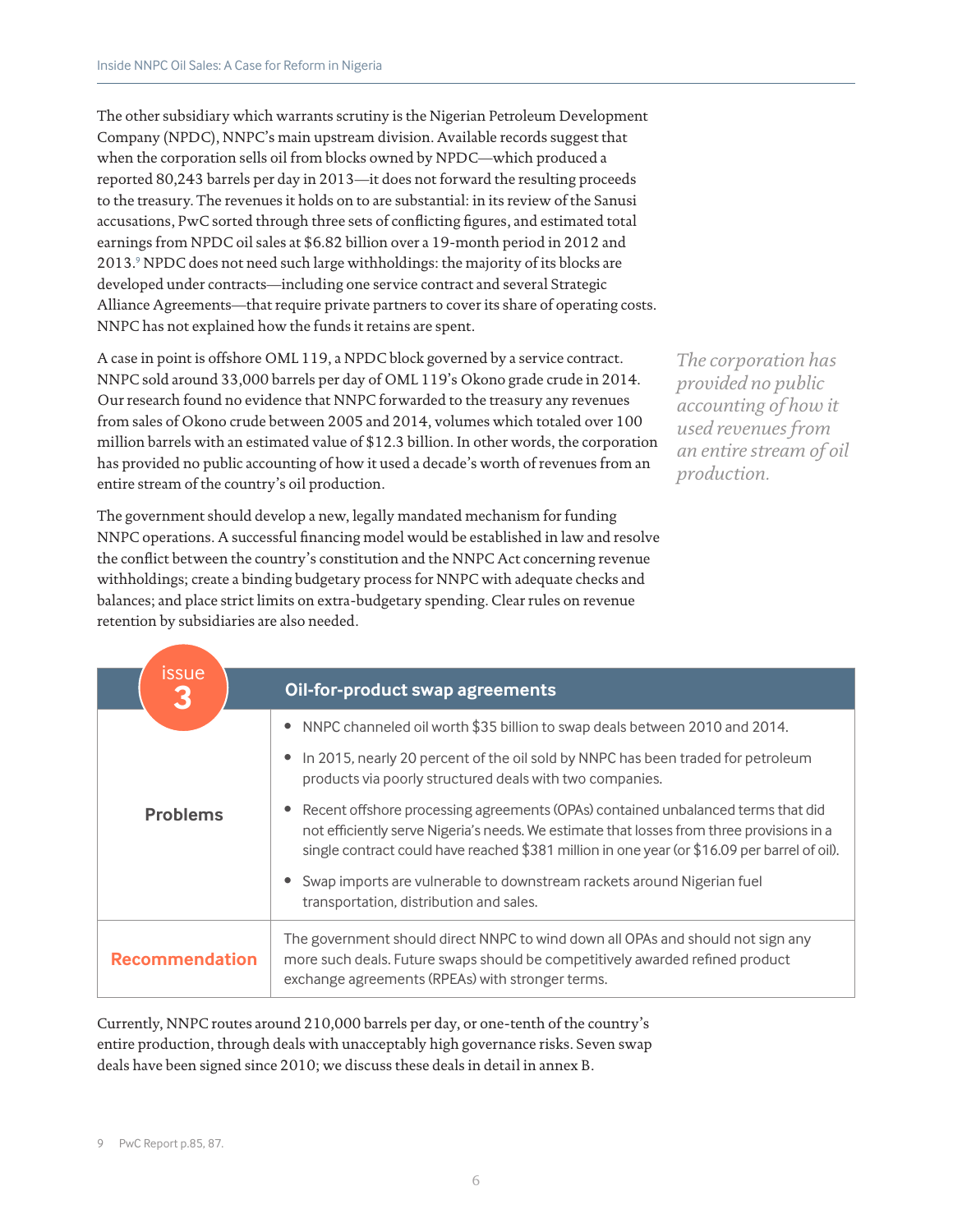| No.                                          | Party                                                                                                                           | Oil allocation<br>(barrels per day) | <b>Duration</b> |  |  |
|----------------------------------------------|---------------------------------------------------------------------------------------------------------------------------------|-------------------------------------|-----------------|--|--|
|                                              | <b>Refined Product Exchange Agreements (RPEAs)</b>                                                                              |                                     |                 |  |  |
| 1.                                           | <b>Trafigura Beheer BV</b>                                                                                                      | 60.000                              | 2010-2014       |  |  |
| 2.                                           | Duke Oil (Panama) Ltd., which entered into<br>subcontracts with several companies who managed<br>30,000 barrels per day apiece: | 90.000                              | 2011-2014       |  |  |
| 2.a                                          | $\rightarrow$ Taleveras Petroleum Trading BV                                                                                    | $\rightarrow$ 30.000                | 2011-2014       |  |  |
| 2.b                                          | $\rightarrow$ Aiteo Energy Resources Ltd.                                                                                       | $\rightarrow$ 30.000                | 2011-2014       |  |  |
| 2.c                                          | $\rightarrow$ Ontario Trading SA                                                                                                | $\rightarrow$ 30.000                | 2011-2014       |  |  |
| 3.                                           | Duke Oil (Panama) Ltd., which subcontracted to:                                                                                 | 30,000                              | 2015-2016       |  |  |
| 3.a                                          | $\rightarrow$ Aiteo Energy Resources Ltd.                                                                                       | $\rightarrow$ 30.000                | 2015-?          |  |  |
| <b>Offshore Processing Agreements (OPAs)</b> |                                                                                                                                 |                                     |                 |  |  |
| 1.                                           | Nigermed Ltd., a fuel marketing joint venture<br>between NNPC and British Petroleum (BP)                                        | 60.000                              | 2010            |  |  |
| 2.                                           | Société Ivoirienne de Raffinage (SIR), which entered<br>into a subcontract to manage the full amount with:                      | 60.000                              | 2010-2014       |  |  |
| 2.a                                          | $\rightarrow$ Sahara Energy Resources Ltd.                                                                                      | $\rightarrow 60,000$                | 2010-2014       |  |  |
| 3.                                           | Sahara Energy Resources Ltd.                                                                                                    | 90,000                              | 2015-2016       |  |  |
| 4.                                           | Aiteo Energy Resources Ltd.                                                                                                     | 90.000                              | 2015-2016       |  |  |

### RPEA and OPA holders, 2010-present

Currently, NNPC operates two 90,000-barrel-per-day OPAs. We find that this type of deal is less suitable for Nigeria than its alternative, the RPEA. An OPA's higher complexity makes it more opaque—and more open to abuse. Whether Nigeria receives good value depends on many technical factors that are difficult to negotiate and monitor. OPAs supply a wide slate of products when NNPC only requires two, gasoline and kerosene. Also, the structure of the OPAs, which envisions the oil being refined by a particular refinery, does not align with their actual operations. Moreover, our analysis of two OPA contracts, the 2010 deal with SIR/Sahara and the 2015 deal with Aiteo, reveals a number of underspecified, unbalanced provisions. We estimate Nigeria may have lost up to \$381 million in a single year of operations (or \$16.09 per barrel), if just three of the inappropriate provisions were fully exploited. RPEAs better suit Nigeria's needs: traders that hold RPEAs deliver specified products that equal the value of the crude they receive, minus agreed fees and expenses.

Nigeria will likely continue using oil-for-product swap agreements until its debts to fuel importers are brought under control or it solves its refining woes. During this period, NNPC should improve the structure and execution of the swaps. Specifically, NNPC should close out the OPAs with Sahara and Aiteo as soon as possible, and should not sign any more OPAs. RPEAs should be used for future swap deals. However, to obtain fair returns for Nigerian citizens, NNPC should award the RPEAs through competitive tenders to capable companies; and ensure that the RPEAs contain certain updated terms—particularly on fuel pricing—and that they contain stronger reporting and oversight requirements. Annex B details these recommendations.

*We estimate Nigeria may have lost up to \$381 million in a single year of operations (or \$16.09 per barrel), if just three of the inappropriate provisions were fully exploited.*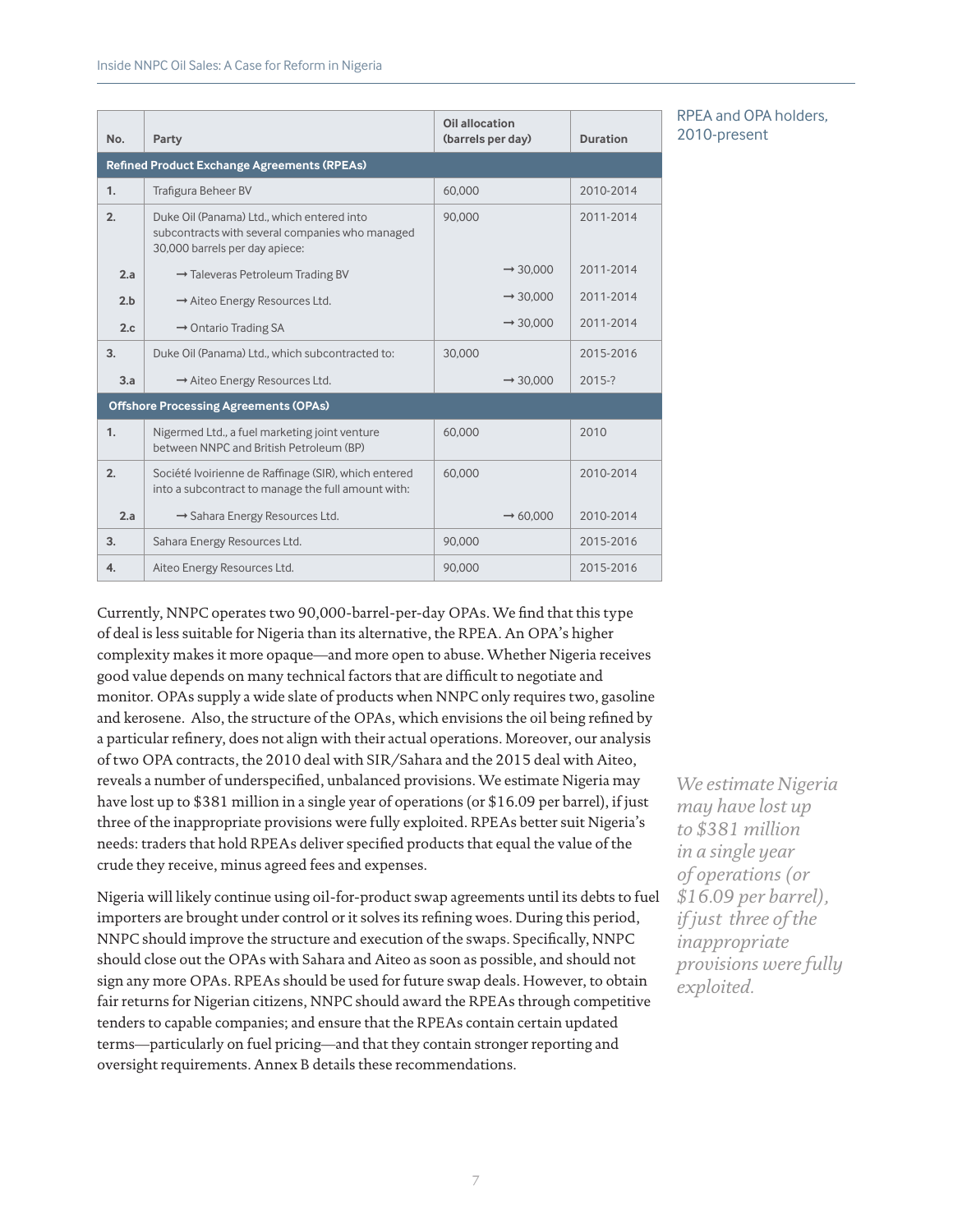Critically, traders holding NNPC-PPMC swap contracts deliver fuel into the existing supply chain for Nigerian fuel imports. As the 2012 fuel subsidy scandal revealed, the complexity of the supply chain serves a number of entrenched, lucrative rackets around shipping, distribution and sales of fuel. These include smuggling, selling locally refined products back to NNPC at import prices, over-charging for deliveries, and outright theft.<sup>10</sup> The 2012 fuel subsidy investigations focused mainly on the mismanagement of standard import contracts, but we find that swap imports carry many similar risks. Unless the worst rackets around fuel imports are eradicated, the swaps will hemorrhage considerable amounts of fuel and money no matter how they are structured.

| <b>issue</b><br>4     | The abundance of middlemen                                                                                                                                                                                      |
|-----------------------|-----------------------------------------------------------------------------------------------------------------------------------------------------------------------------------------------------------------|
|                       | Nigeria is the only major, stable world oil producer that sells crude mostly to traders<br>rather than end-users.                                                                                               |
| <b>Problems</b>       | NNPC enters into term contracts with unqualified intermediaries that capture<br>margins for themselves and create reputational risks for legitimate market players<br>while adding little or no value to deals. |
|                       | NNPC also sells to governments that do not refine the crude they buy. These deals<br>have featured a glut of unnecessary middlemen, and prompted corruption scandals<br>in five buyer countries.                |
| <b>Recommendation</b> | NNPC should stop selling oil to unqualified companies, whether Nigerian or foreign, and<br>improve its due diligence standards.                                                                                 |

The marketplace for NNPC crude is uncommonly crowded with intermediaries. By our count, Nigeria is the world's only major oil producer (i.e., with average outputs of well over 1 million barrels per day) that sells almost all of its crude to middlemen, rather than end-users (with the exception of highly unstable countries like Libya). Over 90 percent of the barrels NNPC allocated in 2014 went to trading companies rather than end-users.

The names on NNPC's lists of approved buyers, numbering 43 in 2014, include a small group of large, experienced Nigerian and foreign commodity traders and many lowprofile, inexperienced "briefcase companies." This latter group poses especially high governance risks. For instance, some reportedly help buyers of the oil to avoid taxes and channel payments to politically exposed persons (PEPs). Involving middlemen who serve no commercial function creates a marketplace with greater commercial, reputational and legal risks for its legitimate participants, which include some of the world's leading trading houses, banks and refiners. Past NNPC oil sales to the governments of Zambia and South Africa are good examples: in both, NNPC sold to intermediaries that lacked basic capacities, which led to corruption scandals in those countries. (See annex C for a full discussion of these government-to-government deals.)

*Involving middlemen who serve no commercial function creates a marketplace with greater risks for its legitimate participants.*

<sup>10</sup> See e.g., Virginie Morillon, and Servais Afouda, "Le trafic illicite des produits pétroliers entre le Bénin et Nigeria," *Economie Régionale* (LARES), 2005; Nigerian House of Representatives, Report of the Ad-Hoc Committee To Verify and Determine the Actual Subsidy Requirements and Monitor the Implementation of the Subsidy Regime in Nigeria (Farouk Lawan, chair) ("the Lawan Report"), April 2012, p.112.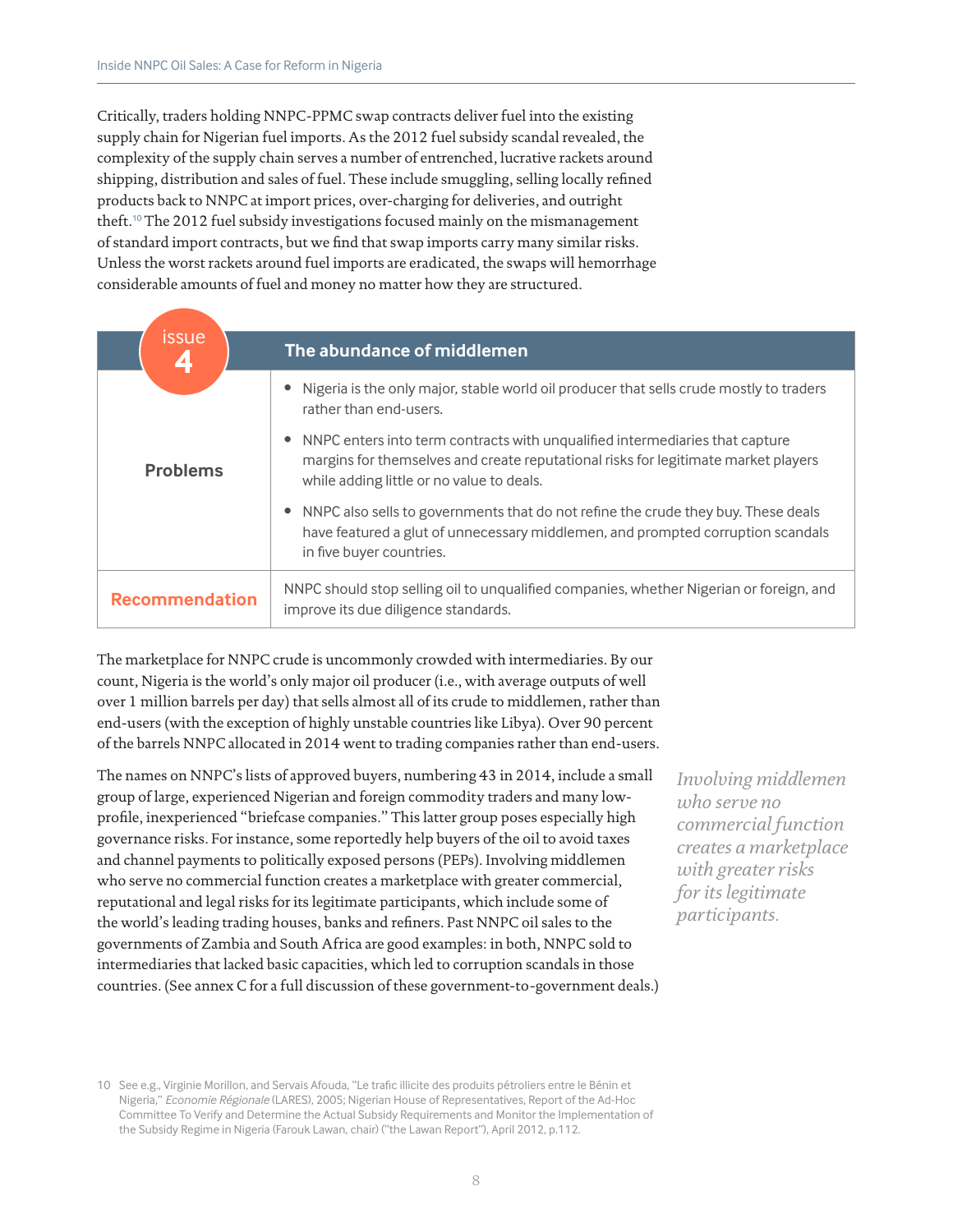Going forward, NNPC should stop selling oil to companies, whether Nigerian or foreign, that never sell their allocations to refiners; that routinely sell to big trading companies that are already NNPC term customers; or that have ties to PEPs. To further protect against favoritism, patronage and inappropriate payments, NNPC should grant its next round of term contracts through openly competitive and rule-bound procedures that include a strict pre-qualification process, robust due diligence checks, and restrictions on the use of offshore vehicles by buyers. The corporation should also publish written rules for parceling out cargoes each month to buyers and stop allocating export contracts for more crude than it has to export. This will help end the monthly jockeying for allocations that occurs now, which is highly prone to corruption. Over the medium term, NNPC should rework its buyer selection process to secure more reliable global demand for Nigerian crude, and to sell more oil directly to refineries.

| issue<br>5            | Corporate governance, oversight and transparency                                                                                                                     |
|-----------------------|----------------------------------------------------------------------------------------------------------------------------------------------------------------------|
|                       | NNPC reporting to other government agencies and the public on oil sales is patchy<br>and regularly contains contradictions.                                          |
| <b>Problems</b>       | The corporation's own internal recordkeeping systems and processes are<br>disorganized and secretive.                                                                |
|                       | • The corporation lacks basic checks and balances—for example, no published annual<br>reports, weak audit functions and a board chaired by the petroleum minister.   |
| <b>Recommendation</b> | The presidency should lead a program of transparency and accountability reforms for<br>NNPC, and empower oversight actors to scrutinize the corporation's decisions. |

NNPC's management has a history of resisting outside scrutiny. The corporation discloses very little about its finances and operations, even though more than half of public revenues flow through it. Officials from other government bodies say they cannot independently verify or challenge the oil sale figures provided by NNPC.<sup>11</sup> Past reviews described NNPC's internal oil sale data management practices as disorganized, secretive and inaccurate. For example, one government task force found two separate sets of oil sale books that diverged at times by more than \$100 million per year.<sup>12</sup> Corporation officials have faced few consequences for mismanagement—at most, they tend to be retired or transferred to other posts.

Reforms in several areas can help reverse this trend. To reduce perceptions of impunity, the government should commission independent performance audits of areas of concern, including: the DCA; oil-for-product swaps; NPDC oil sales and related operations; NNPC's oil trading subsidiaries; the refinery crude oil transport arrangement; and the JV cash call account.

<sup>11</sup> Author interviews, officials from CBN, Finance Ministry, Auditor-General's Office, FAAC and NEITI, 2010-14. NNRC Benchmarking Report Sec.2.2.10.

<sup>12</sup> Federal Ministry of Petroleum Resources, Report of the Petroleum Revenue Special Task Force (Nuhu Ribadu, chair), p.89.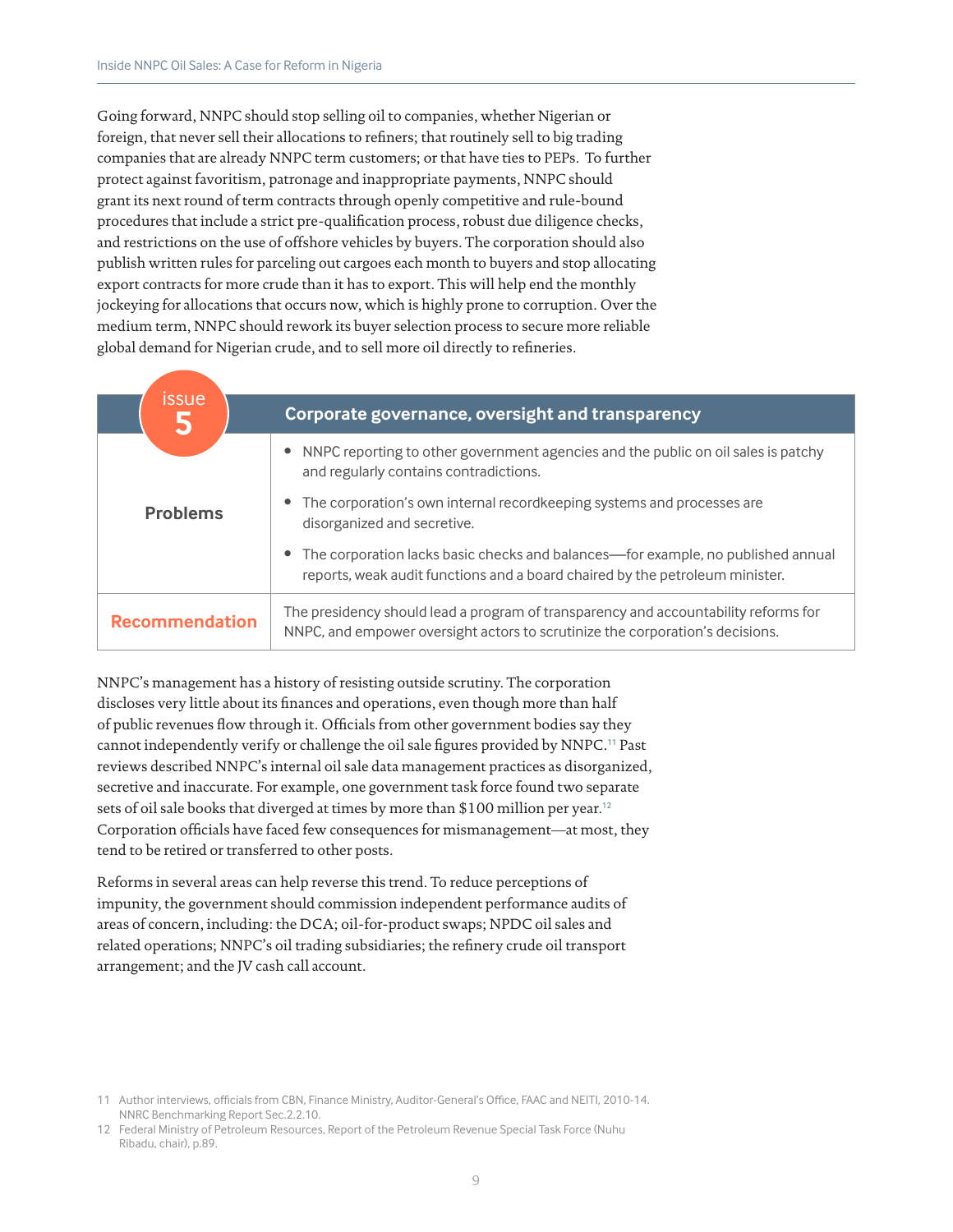Transparency and accountability must also advance. The government should require NNPC to regularly disclose detailed and prompt cargo-by-cargo data on all its crude oil liftings, and issue a 2015 annual report that includes its audited financial statements, operational data, the financial positions and earnings of its subsidiaries, and disclosures on quasi-fiscal spending. Independent audits should occur regularly, and NNPC should publish the resulting reports. Moreover, we recommend that NNPC establish clear work programs and performance benchmarks, so that oversight actors like the National Assembly, auditor-general, and others can then assess whether those benchmarks are regularly met. The NNPC board should meet regularly, include independent members, and have a chair other than the petroleum minister.

## SOLVING NNPC'S UNDERLYING PROBLEMS

As we argued at the outset, maximizing full returns from NNPC oil sales will depend on pursuing two trajectories of reform – the measures described above, and a broader agenda of NNPC restructuring. Without the latter, the Buhari government will end up relying on a range of stop-gap measures, and NNPC's performance will plateau at best.

The high oil prices of the early 2000s allowed NNPC to "muddle through," as extra cash flows masked the inadequacies of its various short-term workarounds. Now that this luxury has ended, the Nigerian government should revise the NNPC joint venture cash call system; eliminate the fuel subsidy; remove NNPC as a commercial player from the downstream sector; tackle crude oil theft; and develop and implement a road map for restructuring and commercializing NNPC. The final section of the main report offers deeper analysis and recommendations on each of these points.

Nigeria can no longer afford to leave NNPC's dysfunctional and costly oil sales system as it is. The status quo, characterized by convoluted, under-policed deals with weak commercial justifications, has cost Nigeria revenues that it needs for its development priorities. The reforms recommended in this report would significantly increase the returns to the Nigerian government from the sale of its crude oil, even at today's lower prices. More broadly, improved oil sale functions would help create a solid foundation for remaking NNPC into a company that serves Nigeria's citizens, rather than the interests of a privileged few.

*The government should require NNPC to issue a 2015 annual report that includes its audited financial statements.*

*Nigeria can no longer afford to leave NNPC's dysfunctional and costly oil sales system as it is.*

The Natural Resource Governance Institute, an independent, non-profit organization, helps people to realize the benefits of their countries' oil, gas and mineral wealth through applied research, and innovative approaches to capacity development, technical advice and advocacy. **Learn more at [www.resourcegovernance.org](http://www.resourcegovernance.org)**